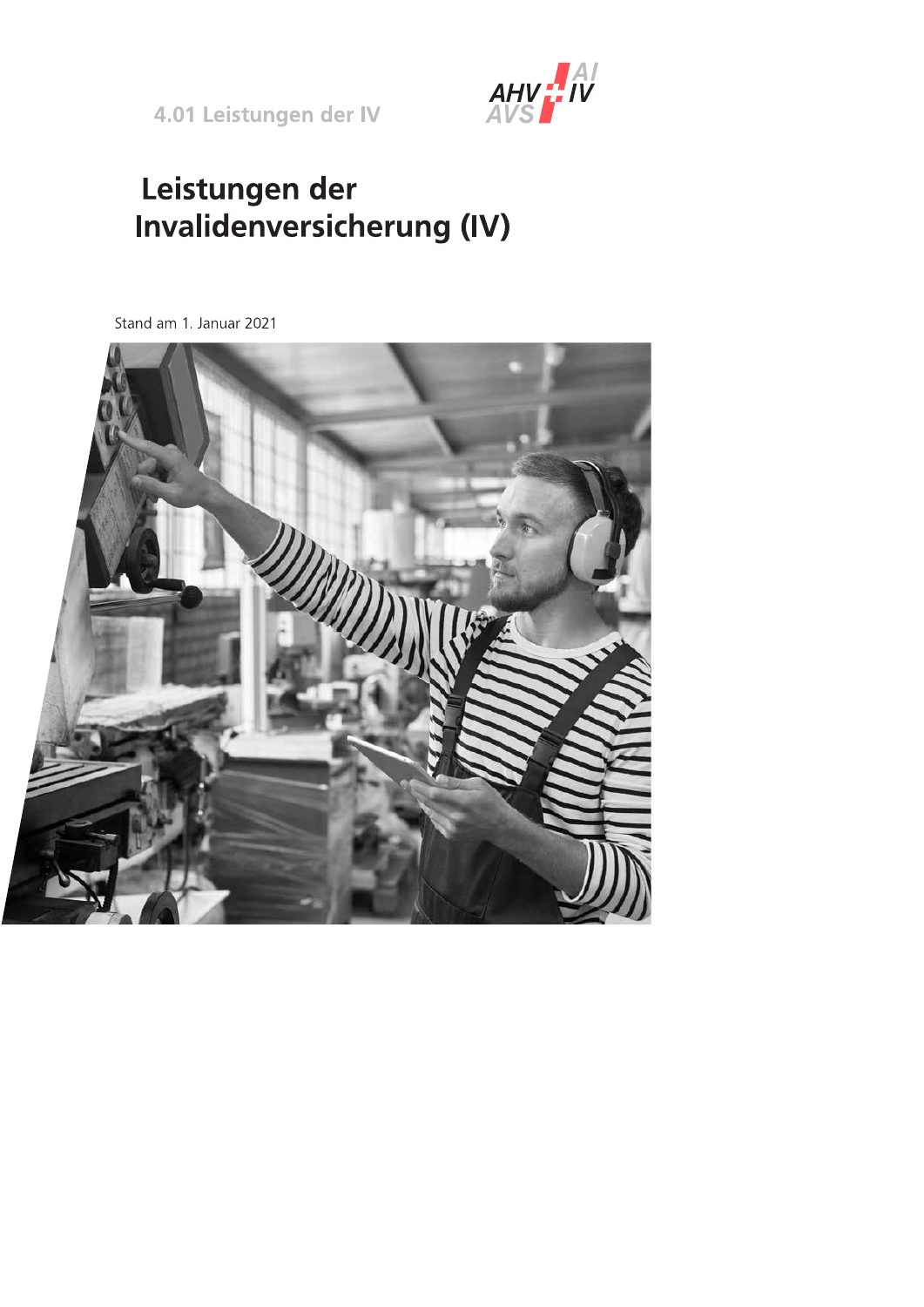## **Auf einen Blick**

Alle Personen, die in der Schweiz wohnen oder in der Schweiz erwerbstätig sind, gelten grundsätzlich als obligatorisch bei der IV versichert. Schweizer Bürgerinnen und Bürger sowie Staatsangehörige von EU- oder EFTA-Staaten, die ausserhalb der EU- oder EFTA-Staaten wohnen, können sich unter gewissen Voraussetzungen freiwillig bei der IV versichern.

Die Leistungen der Invalidenversicherung sollen

- mit der Früherfassung und Frühintervention und mit geeigneten, ein- $\bullet$ fachen, zweckmässigen Eingliederungsmassnahmen die Invalidität verhindern, vermindern oder beheben;
- die langdauernden wirtschaftlichen Folgen der Invalidität im Rahmen einer angemessenen Deckung des Existenzbedarfes ausgleichen;
- zu einer eigenverantwortlichen und selbstbestimmten Lebensführung der betroffenen Versicherten beitragen;
- Anreize für Arbeitgebende schaffen, Behinderte zu beschäftigen.

Dieses Merkblatt informiert insbesondere Versicherte sowie Arbeitgebende über die verschiedenen Leistungen der Invalidenversicherung.

Zusätzliche Angaben zu den Leistungen für Kinder enthält das Merkblatt 4.16 – Leistungen der Invalidenversicherung (IV) für Kinder.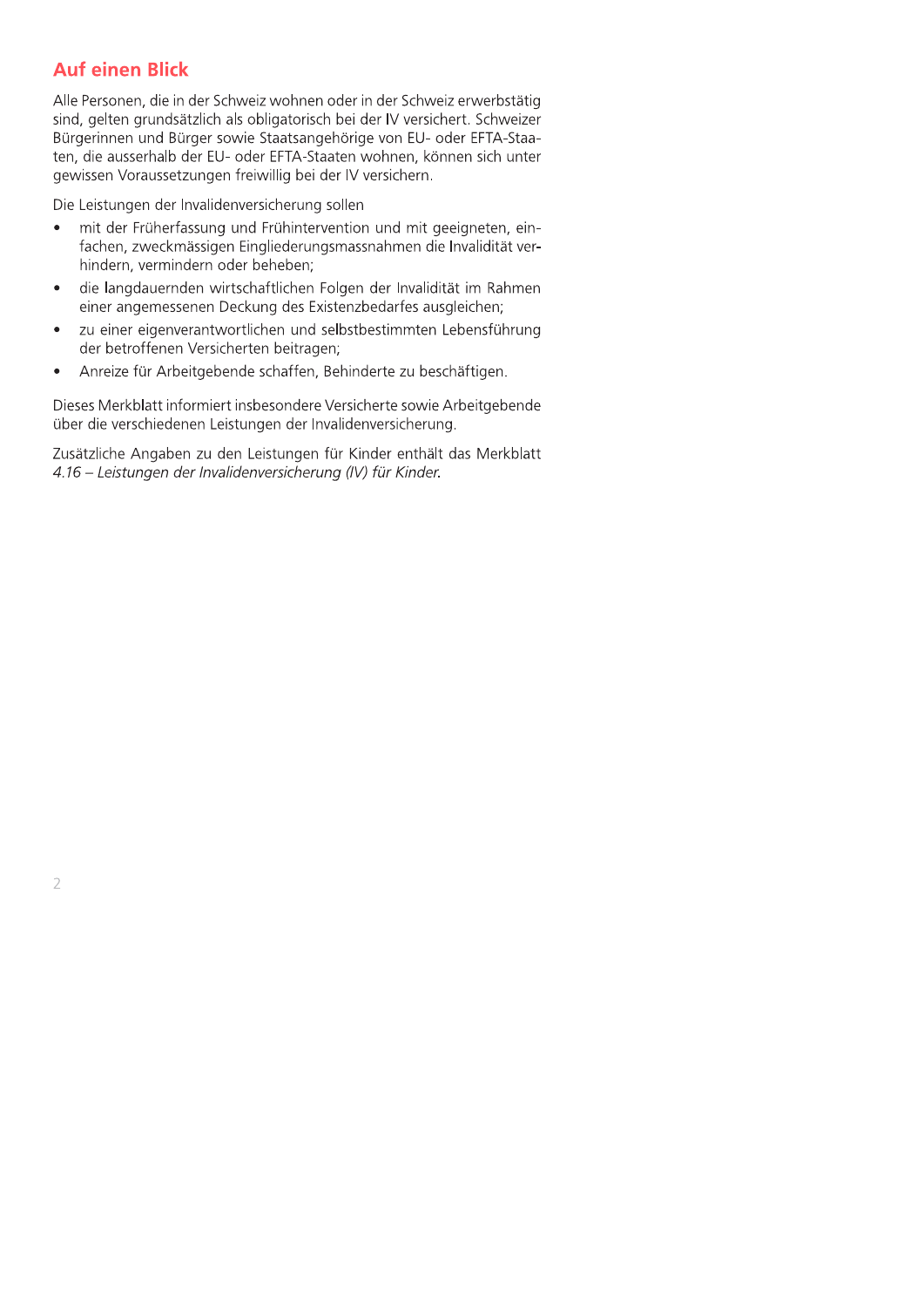## **Anspruch**

### 1 Wer hat Anspruch auf Leistungen der IV?

Anspruch auf Leistungen der IV haben Versicherte, die wegen eines Gesundheitsschadens in ihrer Erwerbstätigkeit oder in ihrem bisherigen Aufgabenbereich teilweise oder ganz eingeschränkt sind. Dieser Gesundheitsschaden muss voraussichtlich zumindest für längere Zeit bestehen. Versicherte unter 20 Jahren können ebenfalls Leistungen der IV erhalten, wenn der Gesundheitsschaden ihre Erwerbstätigkeit voraussichtlich beeinträchtigen wird.

Es spielt keine Rolle, ob der Gesundheitsschaden körperlicher, psychischer oder geistiger Natur ist, ob er schon bei der Geburt bestanden hat oder Folge einer Krankheit oder eines Unfalls ist. Eine Erwerbsunfähigkeit liegt aber nur vor, wenn sie aus objektiver Sicht nicht überwindbar ist.

#### Welche Leistungen gewährt die IV?  $\overline{2}$

Die IV gewährt in erster Linie Eingliederungsmassnahmen. Versicherte Personen müssen alle Massnahmen aktiv unterstützen, die ihrem Gesundheitszustand angepasst sind und zu ihrer Eingliederung ins Erwerbsleben getroffen werden. Bei einer Anmeldung für Eingliederungsmassnahmen oder für eine Rente wird der Anspruch auf eine Rente erst geprüft, wenn die Erwerbsfähigkeit nicht durch zumutbare Eingliederungsmassnahmen wiederhergestellt, erhalten oder verbessert werden kann.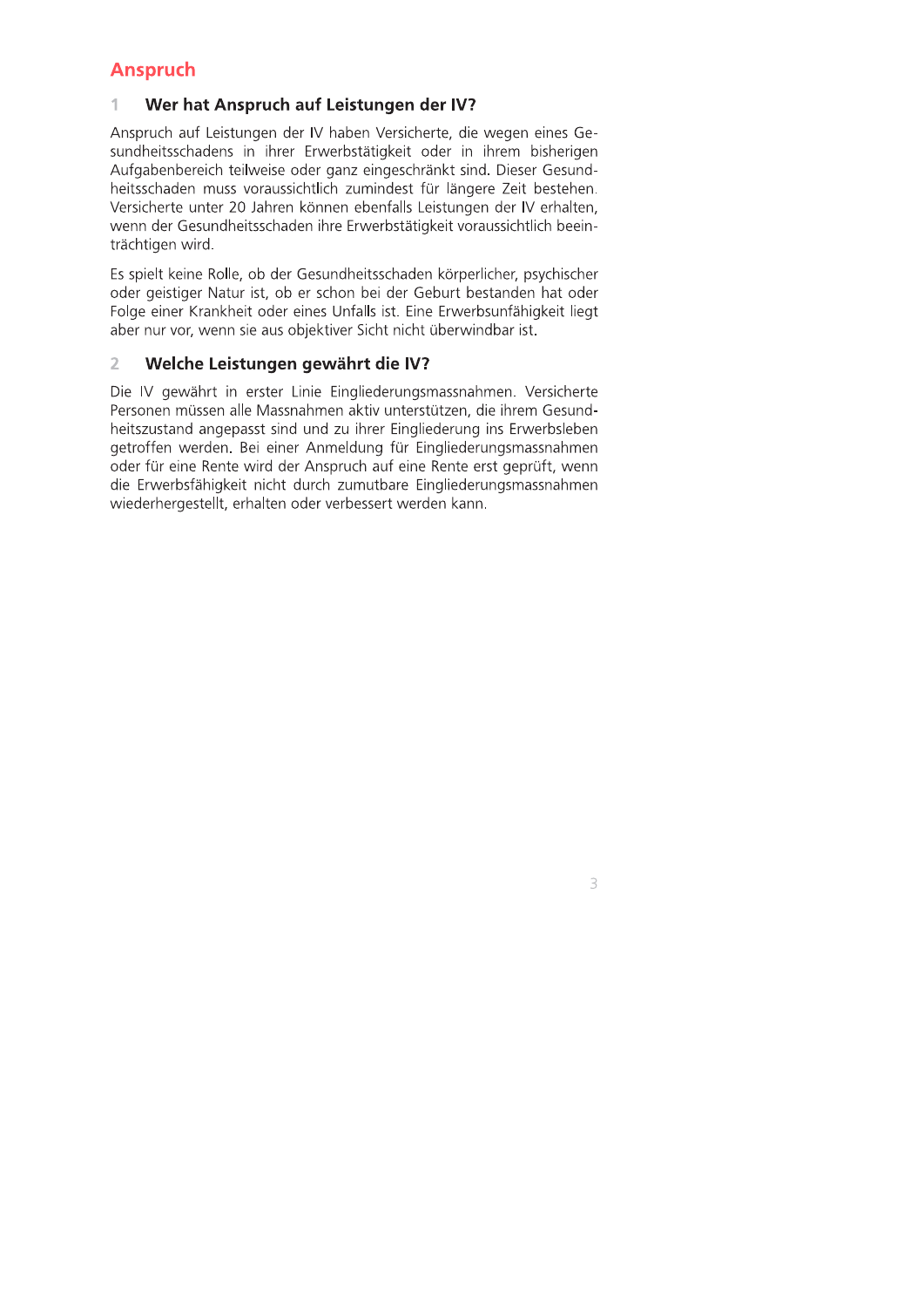## Früherfassung

### 3 Was ist eine Früherfassung?

Durch die frühzeitige Erfassung von Personen, die wegen eines Gesundheitsschadens arbeitsunfähig geworden sind, soll der Eintritt einer Invalidität verhindert werden. Der IV wird damit die Möglichkeit gegeben, präventiv tätig zu werden.

Zu diesem Zweck können der zuständigen IV-Stelle die Personalien der versicherten Person auf dem Meldeformular schriftlich gemeldet werden, wenn eine ununterbrochene Arbeitsunfähigkeit von mindestens 30 Tagen vorliegt oder die versicherte Person innerhalb eines Jahres wiederholt kürzere Abwesenheiten aufweist und die Gefahr einer invalidisierenden Chronifizierung besteht.

### Wer kann eine Meldung einreichen? 4

Folgende Personen und Institutionen können eine Meldung einreichen:

- die versicherte Person sowie deren gesetzliche Vertretung  $\bullet$
- die im gemeinsamen Haushalt lebenden Familienangehörigen der versicherten Person
- die Arbeitgebenden der versicherten Person
- die behandelnde Ärztin/der behandelnde Arzt oder die Chiropraktikerin/der Chiropraktiker
- die anderen Sozialversicherer (Arbeitslosenversicherung, Krankenversicherer, Unfallversicherer, Militärversicherung, Einrichtungen der beruflichen Vorsorge)
- private Versicherungseinrichtungen (mit Krankentaggeld oder Rentenversicherung)
- Sozialhilfebehörden

Sie können das Meldeformular bei den IV-Stellen, den Ausgleichskassen und deren Zweigstellen oder unter www.ahv-iv.ch beziehen.

Personen und Einrichtungen, die eine versicherte Person bei der IV-Stelle melden, müssen die betroffene Person vorgängig darüber informieren.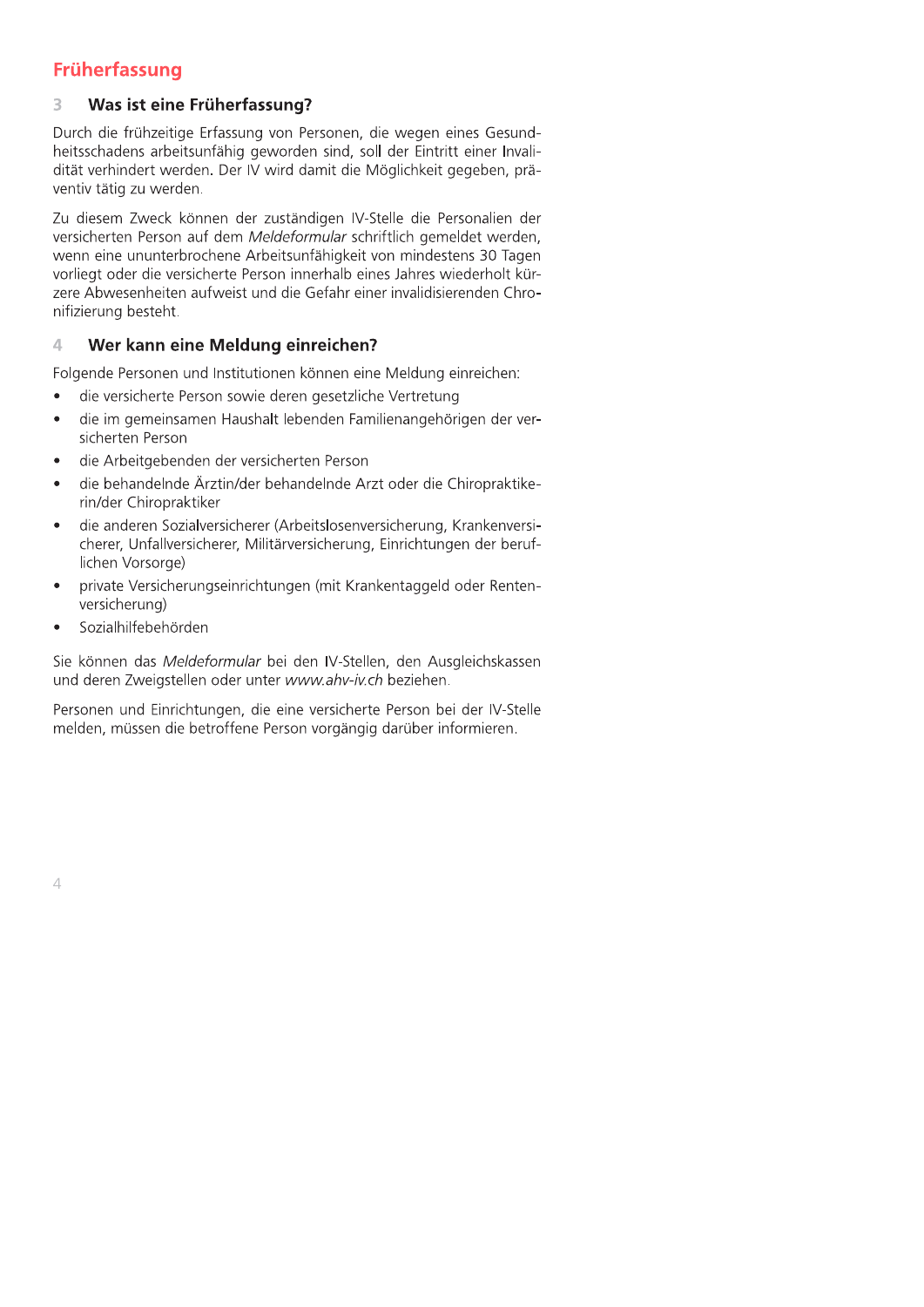### 5 Welche Rolle hat die IV?

Die IV-Stelle klärt die persönliche und berufliche Situation und insbesondere Ursachen und Auswirkungen der Arbeitsunfähigkeit ab. Sie kann die versicherte Person, und bei Bedarf ihren Arbeitgebenden, zu einem Beratungsgespräch einladen. Die IV-Stelle prüft die Zuständigkeit und entscheidet, ob sich die versicherte Person bei der Invalidenversicherung anmelden soll. Eine verspätete Anmeldung kann zu Kürzungen bestimmter Leistungen führen.

## **Anmeldung**

### 6 Wo muss die Anmeldung eingereicht werden?

Versicherte müssen bei der IV-Stelle ihres Wohnsitzkantons angemeldet werden, um Leistungen der IV zu beanspruchen. Sie können das Anmeldeformular bei den IV-Stellen, den Ausgleichskassen und ihren Zweigstellen oder unter www.ahv-iv.ch beziehen.

### $\overline{7}$ Wer kann die Anmeldung einreichen?

Einen Anspruch anmelden kann die versicherte Person, ihr gesetzlicher Vertreter sowie Behörden oder Dritte, welche die versicherte Person regelmässig unterstützen bzw. dauernd betreuen. Die versicherte Person muss ihre Anmeldung zum Bezug von Leistungen eigenhändig unterzeichnen, sofern sie nicht verhindert ist.

#### $\mathbf{R}$ Wann ist die Anmeldung einzureichen?

Es ist wichtig, sich rasch nach Eintritt des Gesundheitsschadens anzumelden, da unter Umständen bei verspäteter Anmeldung der Anspruch auf Leistungen verloren gehen kann oder Leistungen gekürzt werden.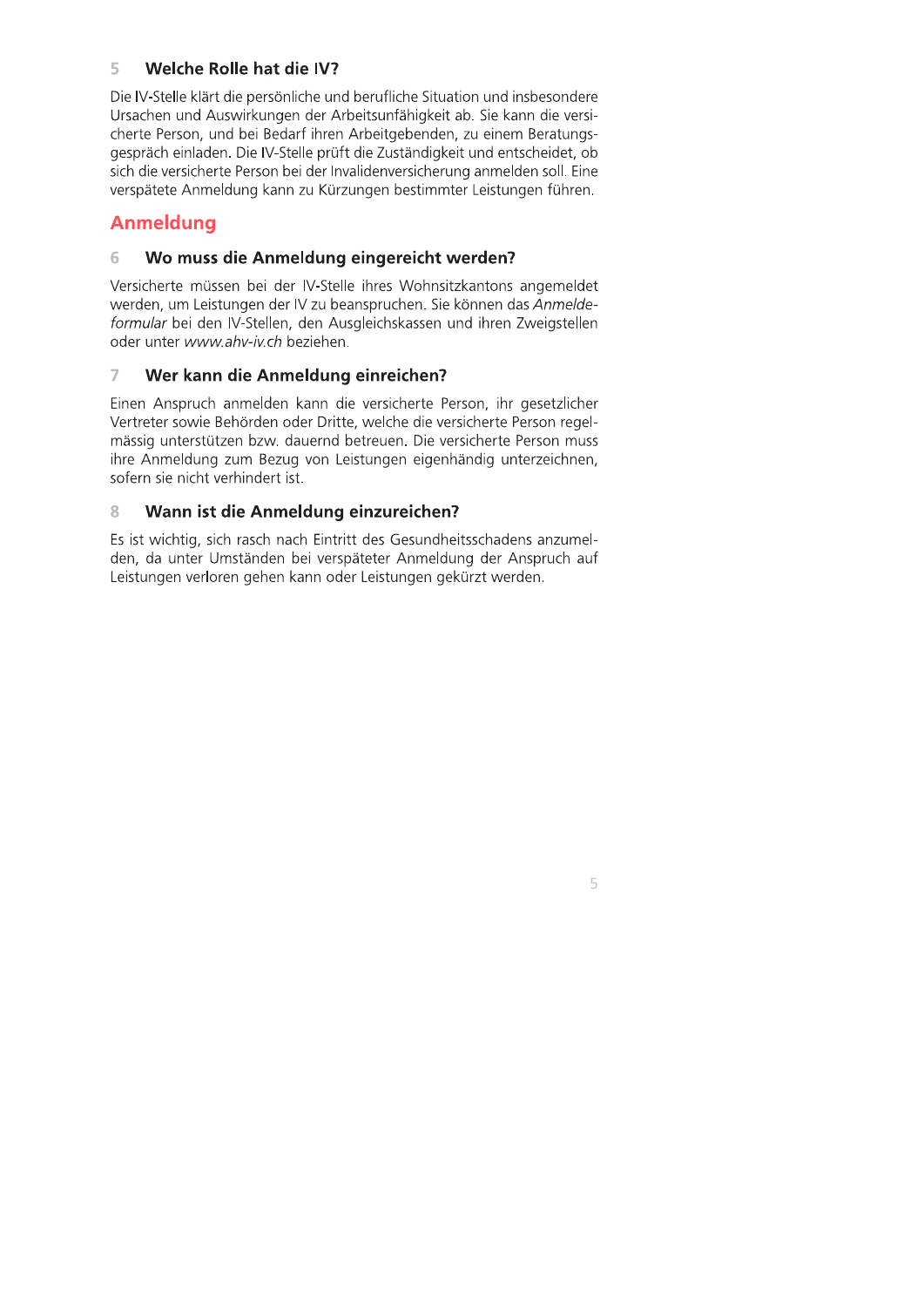## **Frühintervention**

### 9 Was sind Massnahmen der Frühintervention?

Nach Erhalt der Anmeldung werden Massnahmen der Frühintervention geprüft. Mit Hilfe dieser Massnahmen soll der bisherige Arbeitsplatz für die versicherte Person erhalten bleiben oder ein neuer Arbeitsplatz innerhalb oder ausserhalb des bisherigen Betriebes gefunden werden.

Ein rasches Eingreifen kann unter Umständen der Verschlechterung des Gesundheitszustandes vorbeugen und verhindern, dass Menschen vollständig oder teilweise aus dem Arbeitsprozess ausscheiden.

Die angeordneten Massnahmen sind zeitlich und betraglich begrenzt. In Frage kommen im Wesentlichen folgende Massnahmen:

- Anpassungen des Arbeitsplatzes  $\bullet$
- Ausbildungskurse
- Arbeitsvermittlung
- Berufsberatung  $\bullet$
- sozialberufliche Rehabilitation
- Beschäftigungsmassnahmen

### Was ist ein Evaluationsgespräch?  $10$

Bevor die Massnahmen verfügt werden, führt die IV ein Evaluationsgespräch (Assessment) durch, allenfalls unter Einbezug des Arbeitgebenden und/oder anderer Partner (Arbeitslosenversicherung, Unfallversicherer, Taggeldversicherer, Sozialhilfe usw.). Aufgrund dieses Assessments wird ein für die Parteien verbindlicher Eingliederungsplan erstellt. Innert zwölf Monaten nach Eingang der Anmeldung wird ein Grundsatzentscheid gefällt.

#### 11 Was ist ein Grundsatzentscheid?

Im Grundsatzentscheid wird festgelegt, ob Anspruch auf Eingliederungsmassnahmen besteht oder der Rentenanspruch geprüft wird.

### $12$ **Besteht Anspruch auf ein IV-Taggeld?**

Nein. Während der Zeit von Früherkennung und Frühintervention besteht kein Anspruch auf ein IV-Taggeld.

### Besteht ein Rechtsanspruch auf Frühinterventions- $13$ massnahmen?

Nein. Es besteht kein Rechtsanspruch auf Massnahmen der Frühintervention.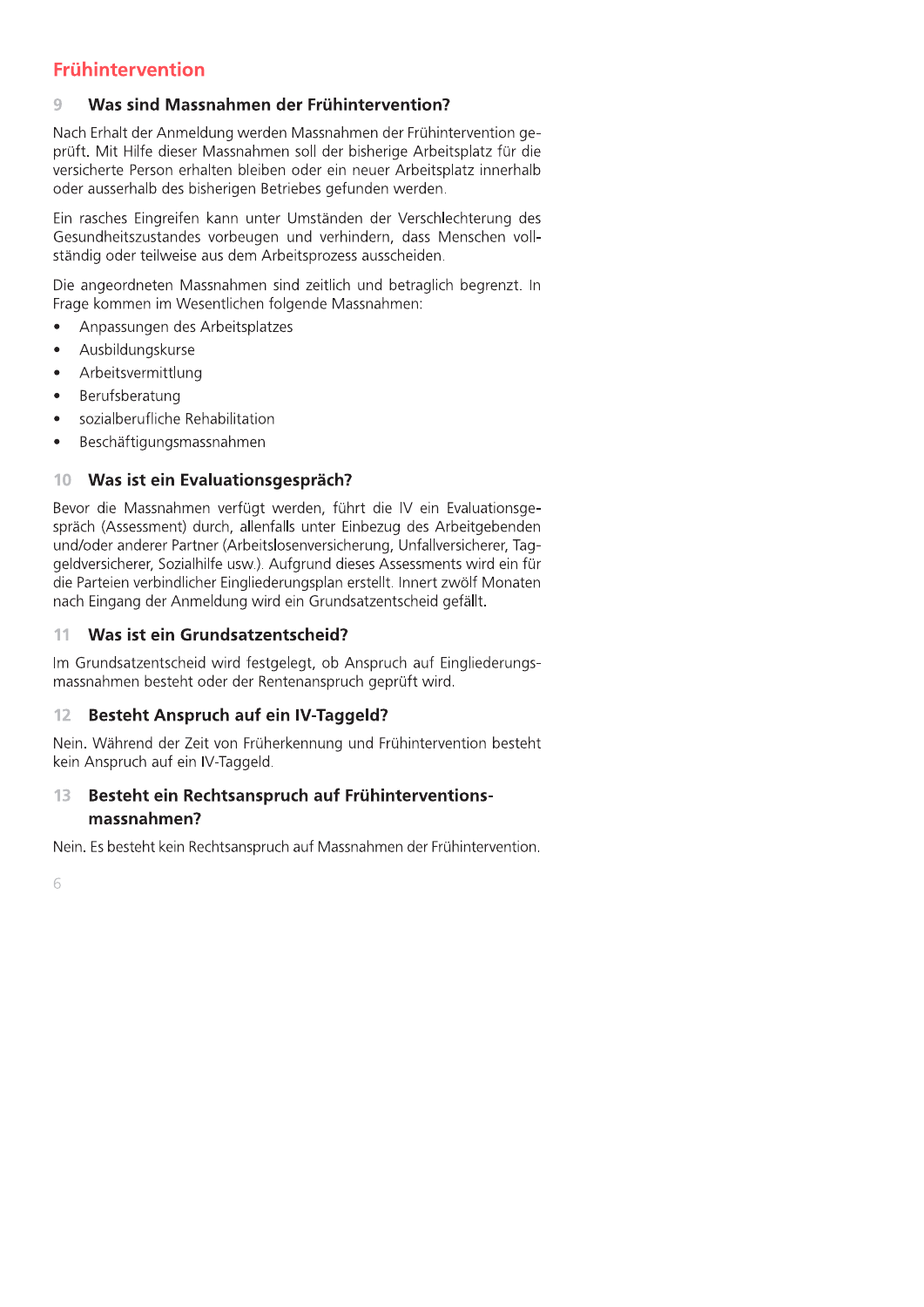## Integrationsmassnahmen

### 14 Was sind Integrationsmassnahmen?

Die Integrationsmassnahmen schliessen die Lücke zwischen sozialer und beruflicher Integration. Es handelt sich um eine Vorstufe zur Vorbereitung auf Massnahmen beruflicher Art. Die Integrationsmassnahmen sind insbesondere auf versicherte Personen mit psychisch bedingter Einschränkung der Arbeitsfähigkeit ausgerichtet. Voraussetzung ist, dass die versicherte Person seit mindestens sechs Monaten zu wenigstens 50 % arbeitsunfähig ist und dadurch die Voraussetzungen für die Durchführung von Massnahmen beruflicher Art im Hinblick auf eine Rückkehr in den Arbeitsmarkt geschaffen werden können. Die IV-Stelle begleitet die versicherte Person während der Dauer der Integrationsmassnahme und überwacht den Erfolg derselben.

Es gibt zwei Arten von Integrationsmassnahmen:

- Massnahmen zur sozialberuflichen Rehabilitation  $\bullet$
- Beschäftigungsmassnahmen  $\bullet$

### Was sind Massnahmen zur sozialberuflichen  $15<sub>1</sub>$ **Rehabilitation?**

Die Massnahmen zur sozialberuflichen Rehabilitation dienen der Wiedererlangung bzw. der Erhaltung der Eingliederungsfähigkeit und der Angewöhnung an den Arbeitsprozess.

Die Massnahmen umfassen:

- Belastbarkeitstraining  $\bullet$
- Aufbautraining
- wirtschaftsnahe Integration mit Support am Arbeitsplatz  $\bullet$

### 16 Was sind Beschäftigungsmassnahmen?

Beschäftigungsmassnahmen dienen dem Erhalt der Tagesstruktur und der Restarbeitsfähigkeit bis zum Beginn von beruflichen Massnahmen oder dem Antritt einer neuen Stelle. In der Regel gehen den Beschäftigungsmassnahmen Massnahmen zur sozial-beruflichen Rehabilitation voraus.

### $17<sup>7</sup>$ Wann entsteht ein Anspruch auf Integrationsmassnahmen?

Ein Anspruch auf Integrationsmassnahmen zur Vorbereitung auf die berufliche Eingliederung kann frühestens ab Einreichung der Anmeldung entstehen.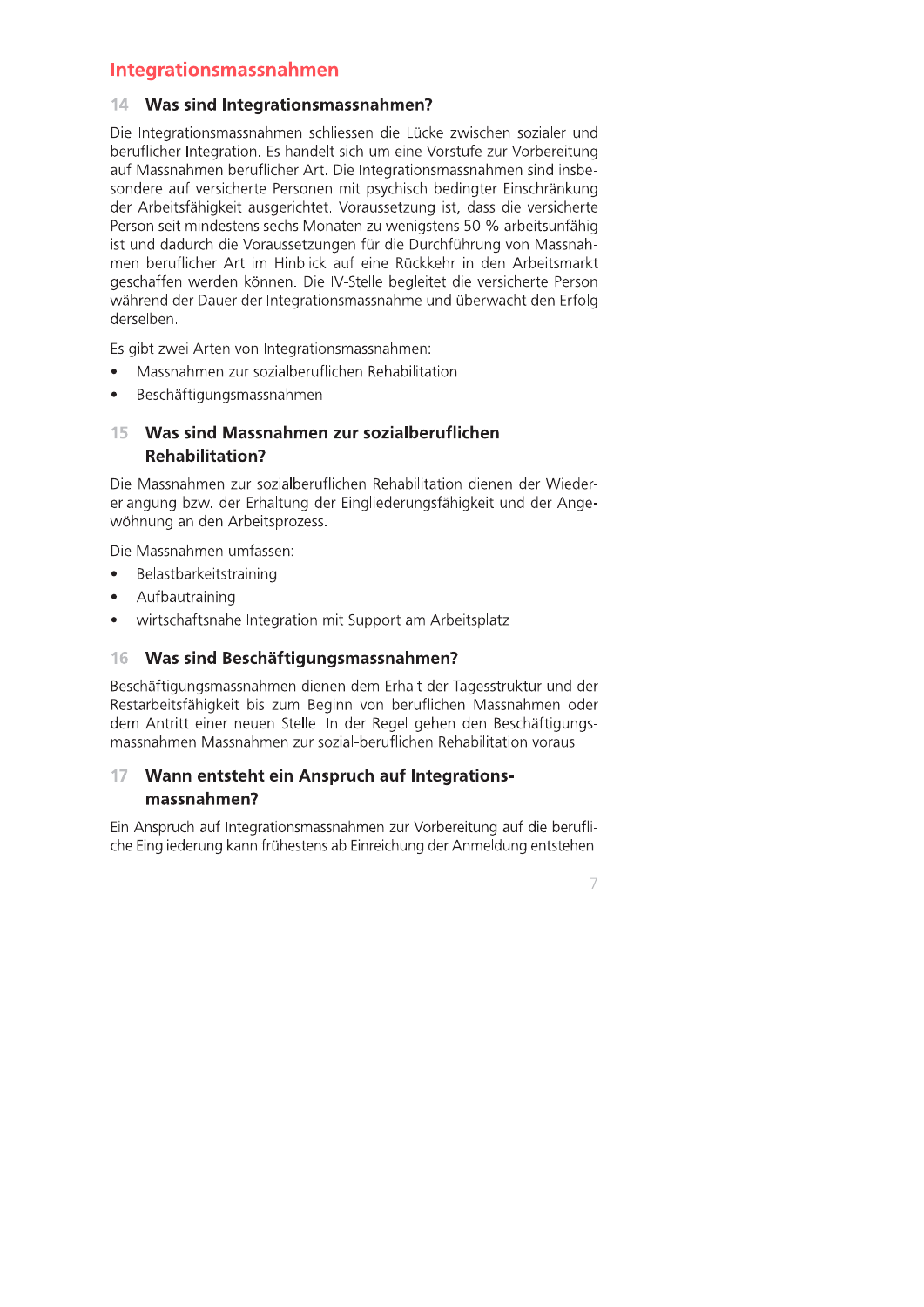## **Arbeitgebende**

### 18 Welche Anreize gibt es für Arbeitgebende?

Die Eingliederung von Menschen mit Behinderungen in den Arbeitsmarkt wird zusätzlich gefördert durch Anreize für Arbeitgebende. Es handelt sich insbesondere um den Arbeitsversuch, den Einarbeitungszuschuss, den Arbeitgeberbeitrag und eine Entschädigung für Beitragserhöhungen.

#### Was ist ein Arbeitsversuch? 19

Der Arbeitsversuch ermöglicht die Vermittlung von Versicherten an Unternehmen, damit sie die Möglichkeit erhalten, ihre Fähigkeiten unter Beweis zu stellen. Der Arbeitgebende ist nicht durch einen Arbeitsvertrag gebunden. Auf diese Weise kann er während maximal sechs Monaten die Fähigkeiten der betroffenen Person testen. Diese bezieht Taggelder oder erhält weiterhin eine Rente. Die Verpflichtungen der Parteien des Arbeitsversuchs werden in einer Vereinbarung festgehalten.

Kommt der Arbeitgebende während des Arbeitsversuchs durch das Verschulden der versicherten Person zu Schaden, so kann die IV dafür aufkommen. Weitere Informationen dazu enthält das Merkblatt 4.09 – Berufliche Eingliederungsmassnahmen der IV.

### 20 Wann wird ein Einarbeitungszuschuss gewährt?

Dem Arbeitgebenden wird ein Einarbeitungszuschuss ausbezahlt, sofern die versicherte Person zu Beginn des Arbeitsverhältnisses noch nicht die nach Abschluss der Anlern- oder Einarbeitungszeit zu erwartende Leistungsfähigkeit aufweist. Der Zuschuss entspricht maximal dem monatlichen Bruttolohn der versicherten Person und darf den Höchstansatz des Taggeldes nicht übersteigen. Die Arbeitgeberbeiträge sind in diesem Betrag bereits enthalten. Der Einarbeitungszuschuss wird während längstens 180 Tagen ausgerichtet.

### Wann wird ein Arbeitgeberbeitrag ausbezahlt? 21

Dem Arbeitgebenden kann während höchstens eines Jahres (230 Arbeitstage) ein Beitrag von maximal 100 Franken pro Anwesenheitstag der versicherten Person zugesprochen werden, wenn Integrationsmassnahmen in seinem Betrieb erfolgen. In Ausnahmefällen ist eine Verlängerung von zwölf Monaten möglich.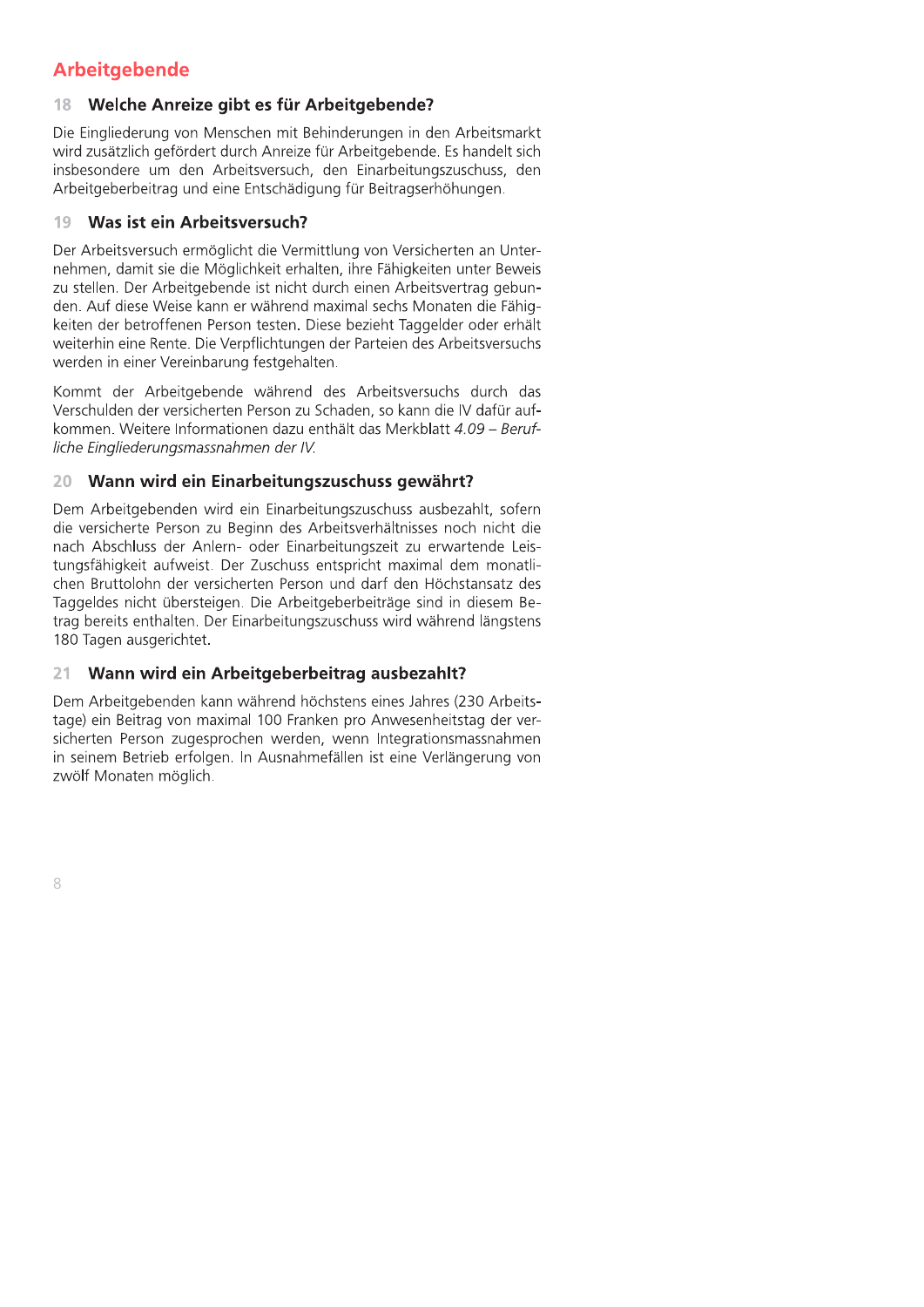## 22 Wann wird eine Entschädigung für Beitragserhöhungen ausbezahlt?

Dem Arbeitgebenden kann eine Entschädigung für Beitragserhöhungen der obligatorischen beruflichen Vorsorge und der Krankentaggeldversicherung ausgerichtet werden. Voraussetzung ist, dass die versicherte Person nach erfolgter Arbeitsvermittlung innert drei Jahren erneut aus gesundheitlichen Gründen arbeitsunfähig wird und das Arbeitsverhältnis vor der erneuten Arbeitsunfähigkeit länger als drei Monate gedauert hat. Die Absenzen müssen mindestens 15 Tage pro Kalenderiahr betragen. Die Entschädigung wird ab dem 16. Tag ausbezahlt.

## **Berufliche Eingliederungsmassnahmen**

### 23 Welche Dienstleistungen unterstützt die IV?

Die IV unterstützt verschiedene Dienstleistungen, welche den Einstieg in eine Erwerbstätigkeit erleichtern sollen: Fachleute der IV-Stellen bieten Berufsberatung und Arbeitsvermittlung an für Versicherte, die infolge ihrer Invalidität in der Berufswahl oder in der Ausübung ihrer bisherigen Tätigkeiten eingeschränkt sind.

## 24 Welche Kosten übernimmt die IV, wenn die versicherte Person noch keine berufliche Ausbildung hat?

Hat die versicherte Person noch keine berufliche Ausbildung, übernimmt die IV die Kosten, die der versicherten Person aufgrund ihrer Invalidität zusätzlich entstehen. Zu einer solchen erstmaligen beruflichen Ausbildung zählen:

- die Berufslehre oder die Attestausbildung  $\bullet$
- der Besuch einer Mittel-, Fach- oder Hochschule  $\bullet$
- eine Ausbildung für Tätigkeiten im Haushalt  $\bullet$
- die Vorbereitung auf eine Hilfsarbeit oder auf eine Tätigkeit in einer  $\bullet$ geschützten Werkstätte
- die berufliche Weiterausbildung  $\bullet$

## 25 Welche Kosten übernimmt die IV bei Weiterbildungen?

Bei Weiterbildungen, welche die Erwerbsfähigkeit voraussichtlich erhalten oder verbessern, übernimmt die IV die Kosten, die der versicherten Person aufgrund ihrer Invalidität zusätzlich entstehen.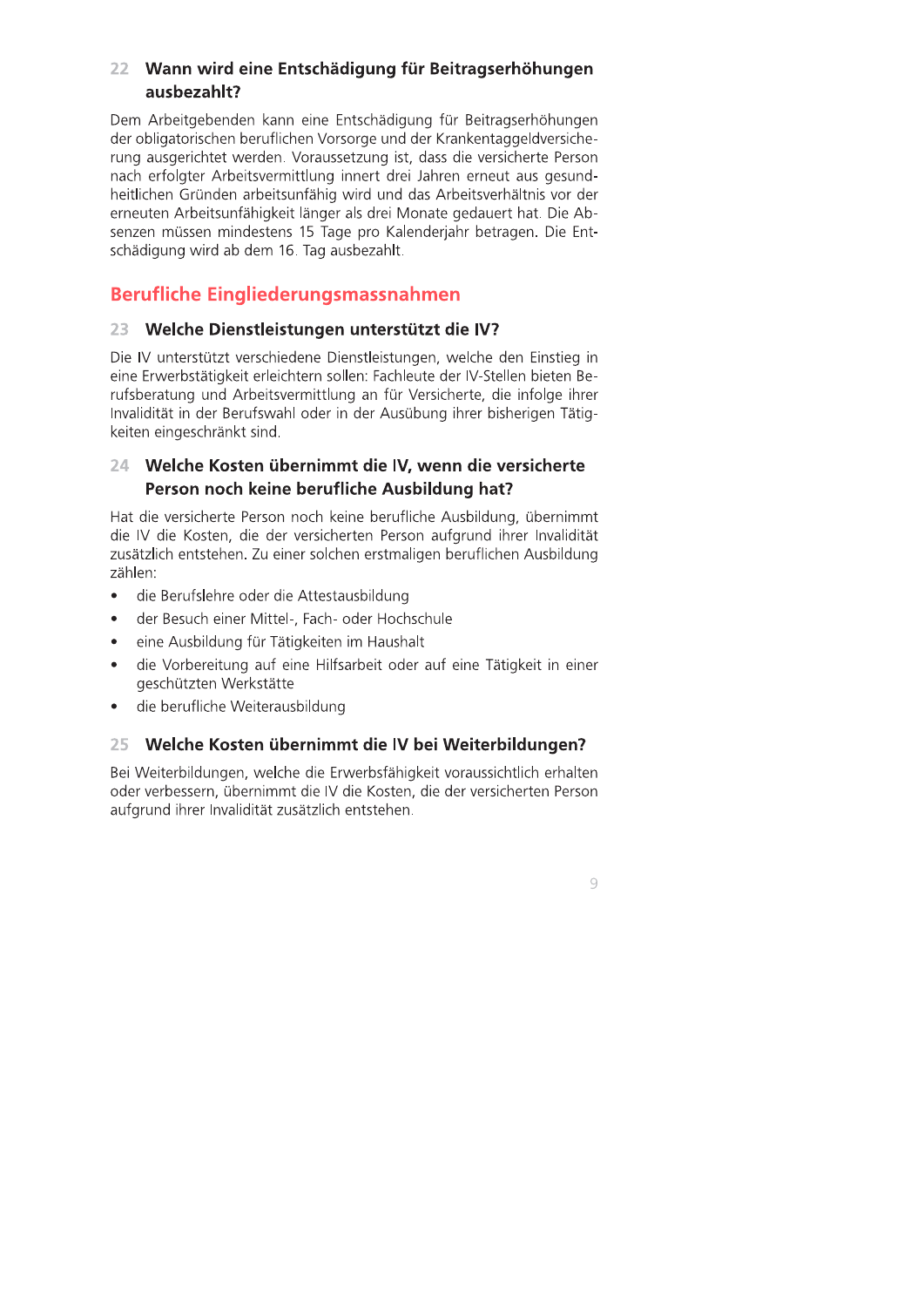### Welche Kosten übernimmt die IV bei Umschulungen?  $26 -$

Die IV übernimmt die Kosten für die Umschulung, wenn die versicherte Person wegen der Invalidität ihre bisherige Tätigkeit nicht mehr oder nur noch unter erschwerten Umständen ausführen kann. Die IV übernimmt auch die Kosten für die Wiedereinschulung in den bisherigen Beruf.

#### 27 Haben Versicherte Anrecht auf Arbeitsvermittlung?

Ja. Versicherte haben Anrecht auf eine aktive Arbeitsvermittlung und die Beratung im Hinblick auf die Beibehaltung eines bestehenden Arbeitsplatzes, wenn der Gesundheitszustand das Vorgehen erschwert.

#### Wann gewährt die IV Kapitalhilfen? 28

Unter besonderen Voraussetzungen gewährt die IV auch Kredite in Form von Kapitalhilfen. Kapitalhilfen können beispielsweise eingesetzt werden, wenn sich behinderte Personen beruflich selbständig machen möchten oder wenn betriebliche Umstellungen aufgrund der Invalidität nötig werden.

## 29 Wann entsteht der Anspruch auf berufliche Eingliederungsmassnahmen?

Ein Anspruch auf berufliche Massnahmen kann frühestens ab Einreichung der Anmeldung und nur bei Erfüllung der Anspruchsvoraussetzungen entstehen.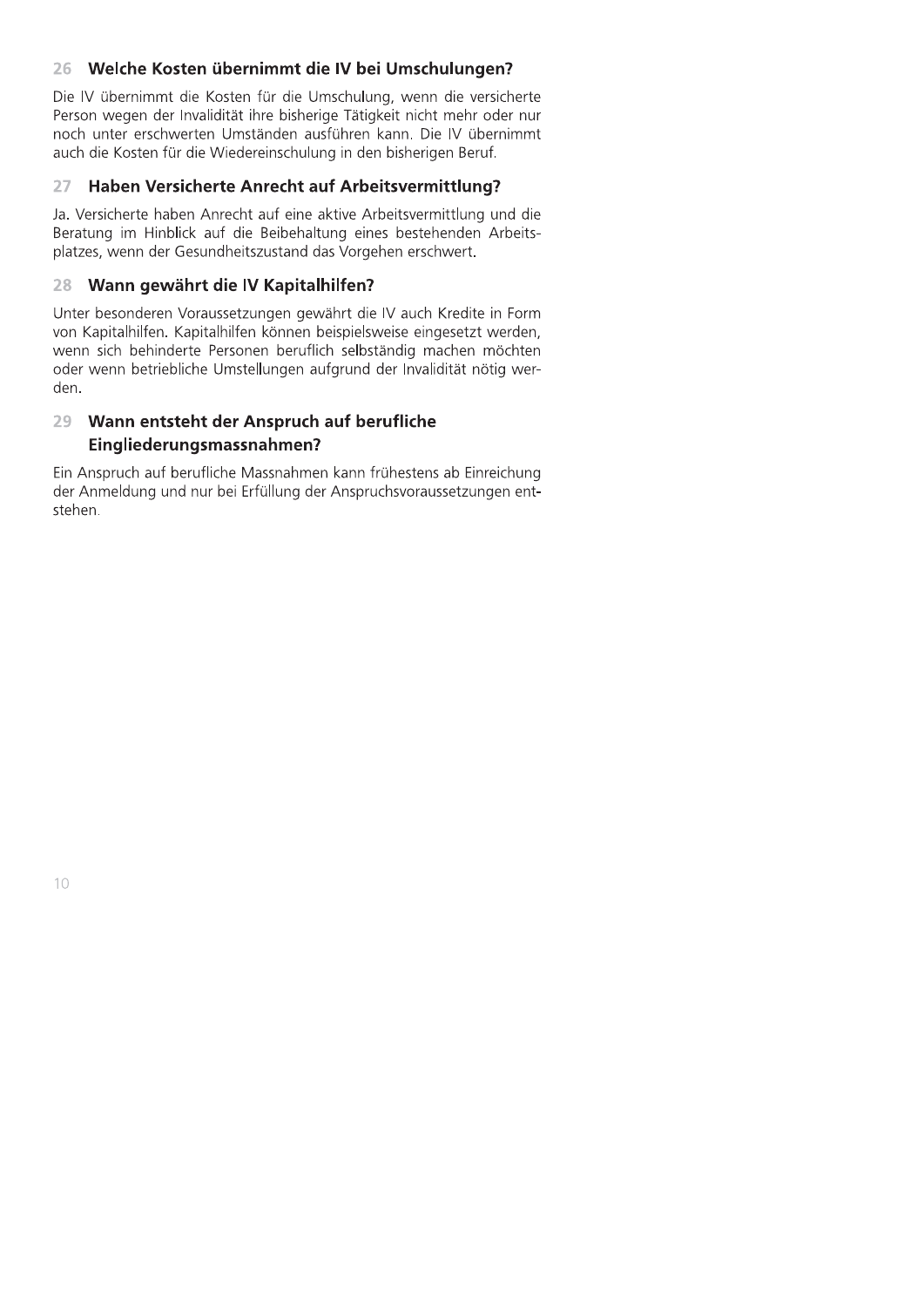## **Massnahmen zur Wiedereingliederung**

### 30 Was sind Massnahmen zur Wiedereingliederung?

Zur Verbesserung der Erwerbsfähigkeit der IV-Rentnerinnen und -Rentner können jederzeit Massnahmen zur Wiedereingliederung umgesetzt werden. Zusätzlich zu den üblichen Massnahmen (unbefristete Integrationsmassnahmen, berufliche Massnahmen, Abgabe von Hilfsmitteln) sind Beratung und Begleitung für die Versicherten vorgesehen. Nach einer allfälligen Herabsetzung oder Aufhebung der Rente können der versicherten Person und ihrem Arbeitgebenden während längstens drei Jahren Beratung und Begleitung zugesprochen werden. Ziel ist dabei der Erhalt des Arbeitsplatzes.

### $31$ Welche Leistungen werden ausgerichtet?

Während der Dauer der Durchführung von Massnahmen zur Wiedereingliederung wird anstelle einer Taggeldentschädigung weiterhin eine Rente ausgerichtet. In besonderen Fällen kann der versicherten Person ein Taggeld der IV ausbezahlt werden. Wird die Rente herabgesetzt oder aufgehoben, kann die versicherte Person unter bestimmten Voraussetzungen eine Geldleistung (Übergangsleistung) in der Höhe der früheren Rente beziehen, wenn sich ihre Arbeitsfähigkeit aus gesundheitlichen Gründen erneut verringert.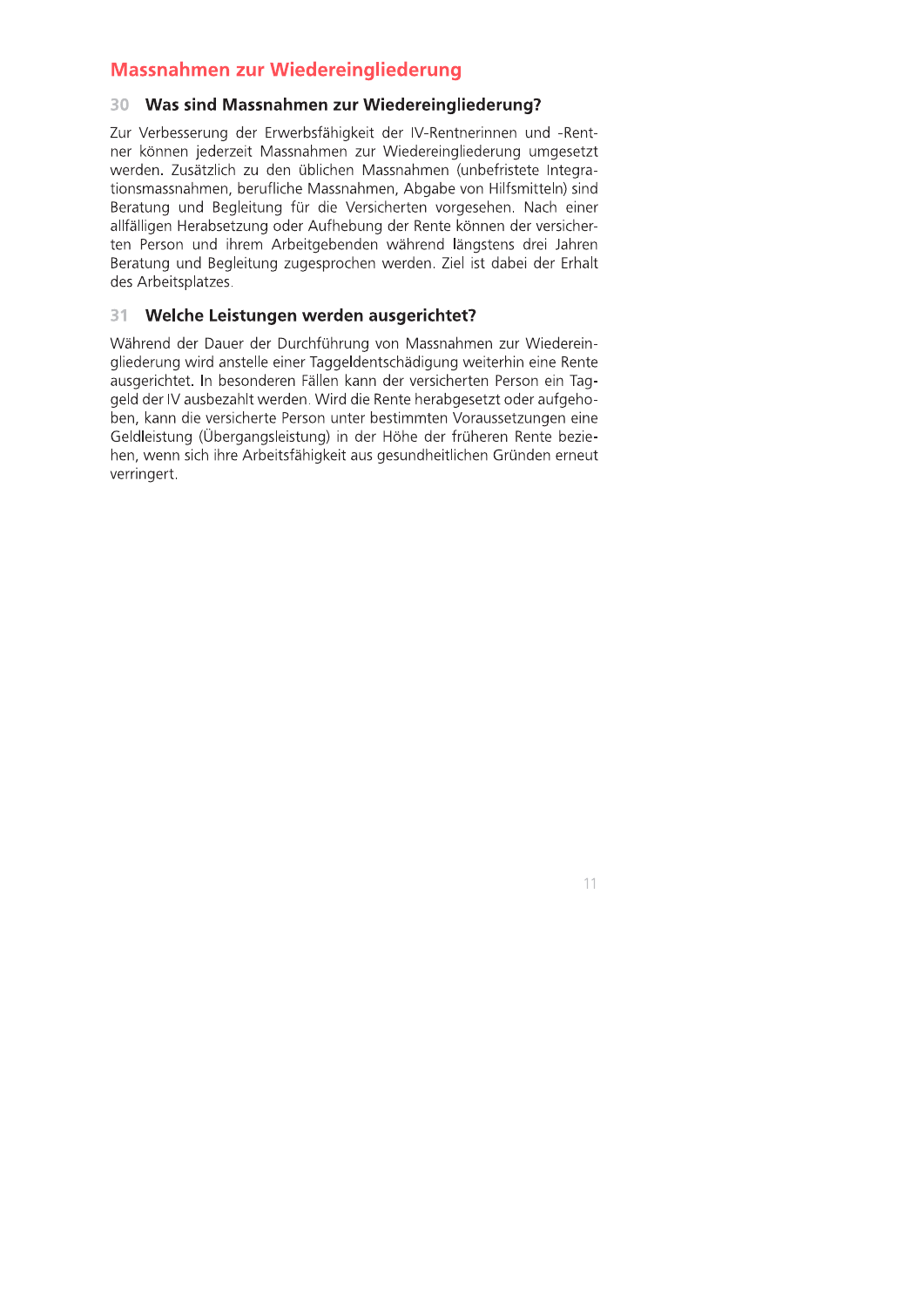## **Medizinische Eingliederungsmassnahmen**

### Wann übernimmt die IV die Kosten für medizinische 32 Massnahmen?

Die IV übernimmt bei Versicherten vor dem vollendeten 20. Altersjahr die Kosten für medizinische Massnahmen, die unmittelbar auf die berufliche Eingliederung gerichtet und geeignet sind, die Erwerbsfähigkeit dauernd und bedeutend zu verbessern oder wesentliche Beeinträchtigungen der Erwerbsfähigkeit zu verhindern. In diesem Rahmen kann die IV die Kosten für folgende Massnahmen übernehmen:

- die ärztliche Behandlung (ambulant oder in der allgemeinen Abteilung eines Spitals)
- die Behandlung durch medizinische Hilfspersonen (Physiotherapeuten usw.)
- die Behandlung für anerkannte Arzneimittel

## 33 Welche Massnahmen übernimmt die IV bei Personen unter 20 Jahren mit einem Geburtsgebrechen?

Bei Versicherten vor dem vollendeten 20. Altersjahr mit einem Geburtsgebrechen übernimmt die IV alle zur Behandlung des Geburtsgebrechens notwendigen medizinischen Massnahmen und zwar ohne Rücksicht auf die künftige Erwerbsfähigkeit. Die als Geburtsgebrechen anerkannten Leiden, für die ein Anspruch auf IV-Leistungen besteht, sind in einer Verordnung aufgeführt, die vom Bundesrat erlassen wird. Sie finden die Verordnung unter: https://www.admin.ch/opc/de/classified-compilation/19850317/index.html.

### 34 Wann entsteht der Anspruch auf medizinische Massnahmen?

Der Anspruch auf medizinische Massnahmen entsteht, sobald solche erstmals unter Berücksichtigung des Alters und des Gesundheitszustandes notwendig sind.

### Wer bezahlt die Kosten bei über 20-Jährigen? 35

Bei über 20-jährigen Versicherten gewährt die IV keine medizinischen Massnahmen. Die Behandlungskosten werden von der Kranken- bzw. Unfallversicherung übernommen.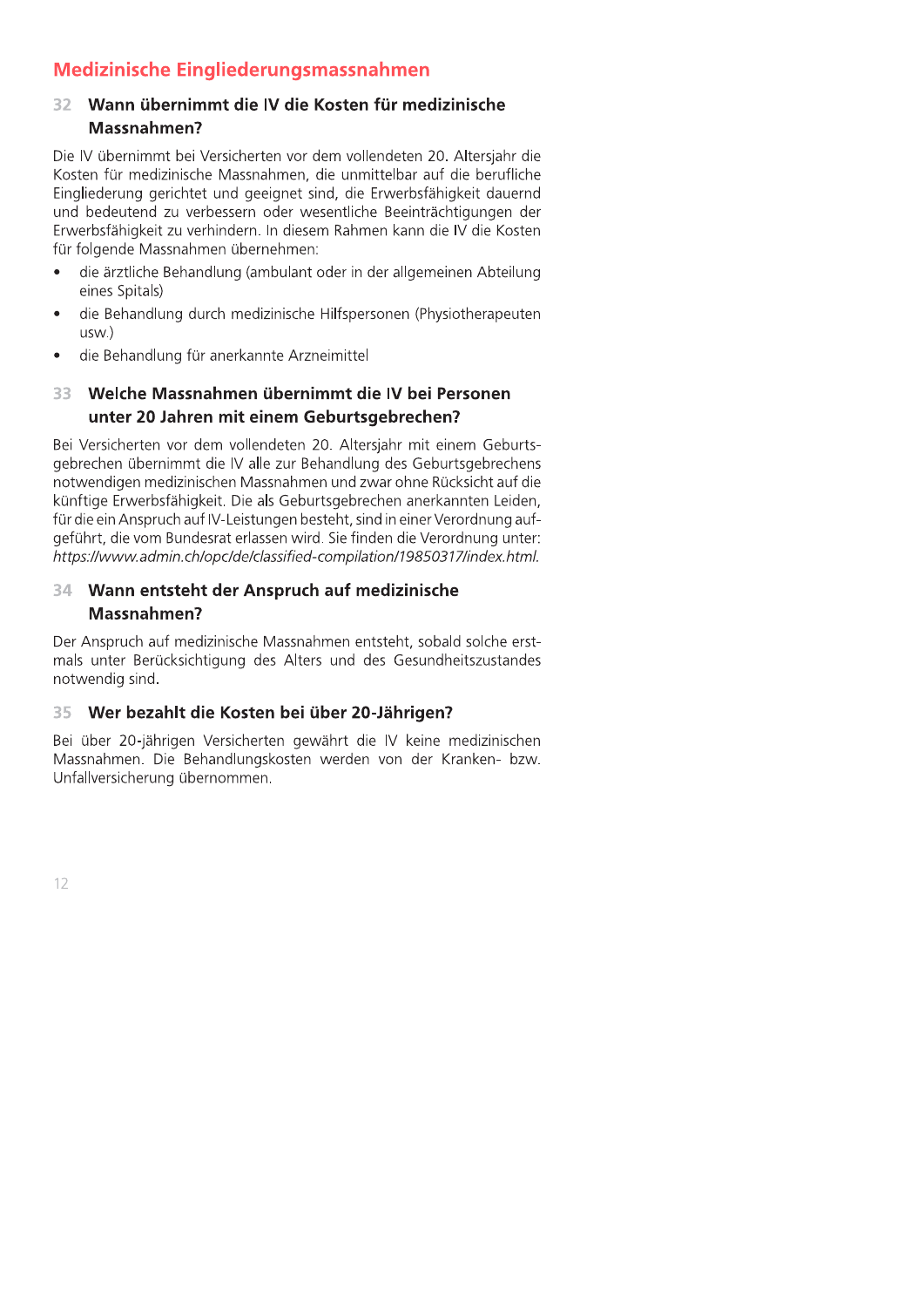## **Hilfsmittel**

### $36 -$ Für welche Hilfsmittel übernimmt die IV die Kosten im beruflichen Bereich?

Die IV übernimmt die Kosten für die Hilfsmittel, welche die versicherten Personen aufgrund ihrer Invalidität benötigen zur

- Ausübung der Erwerbstätigkeit,  $\bullet$
- Ausübung der Tätigkeit in ihrem Aufgabenbereich (z. B. im Haushalt),  $\bullet$
- $\bullet$ Schulung,
- Ausbildung,
- funktionellen Angewöhnung.  $\bullet$

Zu diesen Hilfsmitteln zählen zum Beispiel:

- Motorfahrzeuge  $\bullet$
- Hilfsgeräte am Arbeitsplatz  $\bullet$
- bauliche Änderungen am Arbeitsplatz  $\bullet$

Die Kosten für Zahnprothesen, Brillen und Schuheinlagen übernimmt die IV nur im Zusammenhang mit medizinischen Eingliederungsmassnahmen.

Weitere Informationen finden Sie im Merkblatt 4.03 - Hilfsmittel der IV und im Merkblatt 4.07 - Motorfahrzeuge der IV.

### Für welche Hilfsmittel übernimmt die IV die Kosten 37 unabhängig von der Erwerbsfähigkeit?

Versicherte haben auch Anspruch auf Hilfsmittel, die sie benötigen, um ihren privaten Alltag möglichst selbständig und unabhängig zu bewältigen. Darunter fallen beispielsweise Hilfsmittel für die Fortbewegung oder für den Kontakt mit der Umwelt. Zusätzliche Angaben enthalten die Merkblätter 4.03 - Hilfsmittel der IV, 4.07 - Motorfahrzeuge der IV und 4.08 - Hörgeräte der IV.

## **Reisekosten**

### 38 Wann übernimmt die IV die Reisekosten?

Wenn für die Eingliederungsmassnahmen oder zur Abklärung des Leistungsanspruchs Reisen in der Schweiz notwendig sind, übernimmt die IV in der Regel die Kosten für den Transport mit öffentlichen Verkehrsmitteln. Zusätzliche Angaben enthält das Merkblatt 4.05 - Vergütung der Reisekosten in der IV.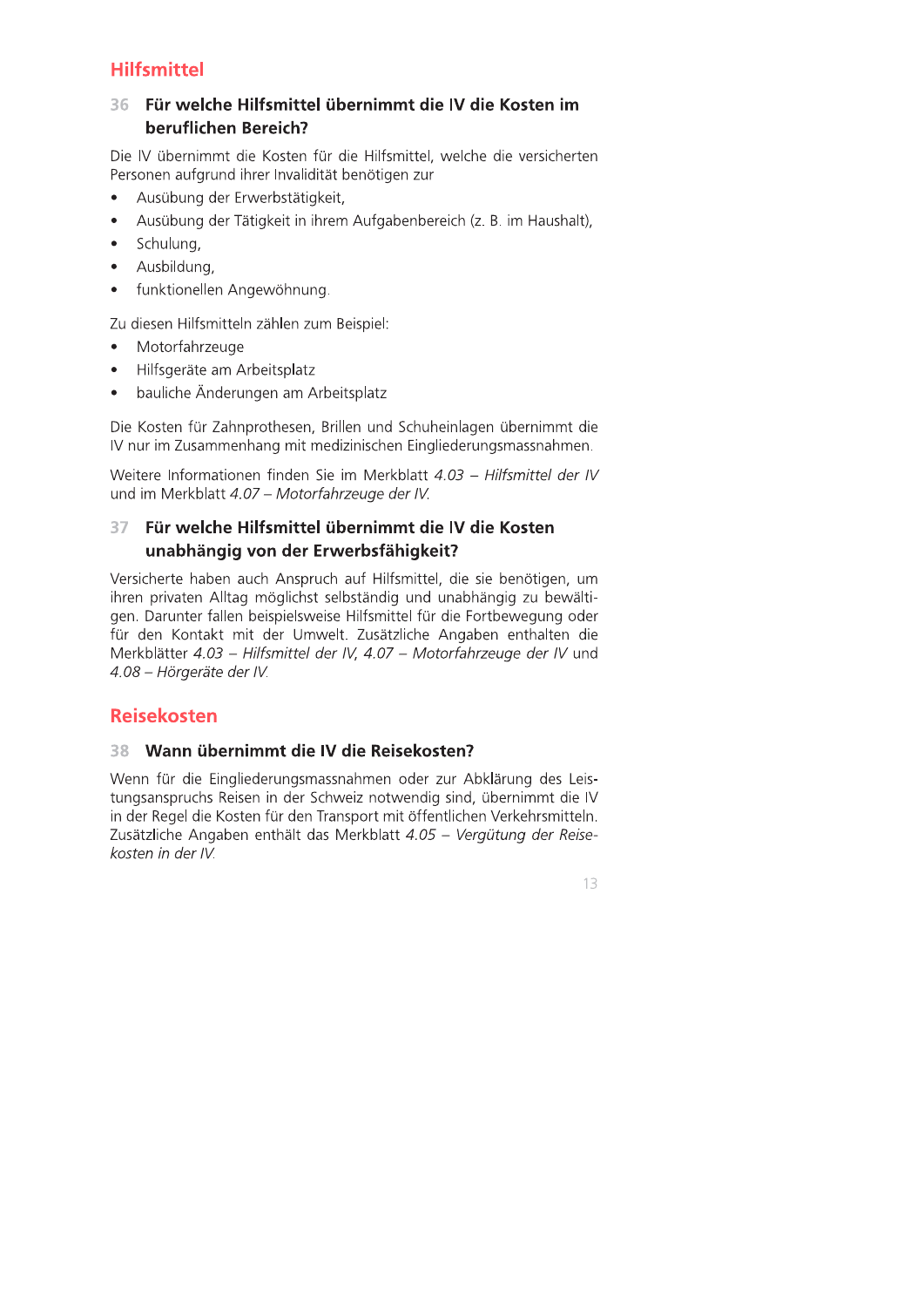## **Taggelder**

## 39 Wann bezahlt die IV ein Taggeld?

Die IV bezahlt in der Regel Taggelder an jene Versicherten, die in der Eingliederung stehen oder während der Durchführung von Abklärungsmassnahmen. Taggelder sollen den Lebensunterhalt der Versicherten und ihrer Familien während der Eingliederung sicherstellen.

In gewissen Fällen, beispielsweise wenn die versicherte Person durch die Invalidität keine Erwerbseinbusse erleidet oder eine Rente bezieht, kann die IV jedoch kein Taggeld ausrichten.

## 40 Wann beginnt und endet der Anspruch auf ein Taggeld?

Der Anspruch auf ein Taggeld beginnt frühestens am ersten Tag des Monats, welcher der Vollendung des 18. Altersjahrs folgt. Der Anspruch erlischt spätestens am Ende des Monats vor dem Beginn des Anspruchs auf eine Altersrente.

## Entschädigung für Betreuungskosten

### Wann erhalten Nichterwerbstätige Entschädigungen  $41$ für Betreuungskosten?

Nichterwerbstätige versicherte Personen haben grundsätzlich keinen Anspruch auf ein Taggeld. Hingegen erhalten sie eine Entschädigung, wenn ihnen Eingliederungsmassnahmen an mehr als zwei aufeinanderfolgenden Tagen zugesprochen wurden und ihnen nachweisbar zusätzliche Kosten entstehen für die Betreuung der im gleichen Haushalt lebenden

- unter 16-jährigen Kinder,  $\bullet$
- unter 16-jährigen Pflegekinder,
- Verwandten in auf- oder absteigender Linie und
- Geschwister, welche Anspruch haben auf eine Hilflosenentschädigung der AHV oder IV für mindestens mittlere Hilflosigkeit.

Zusätzliche Angaben enthält das Merkblatt 4.02 - Taggelder der IV.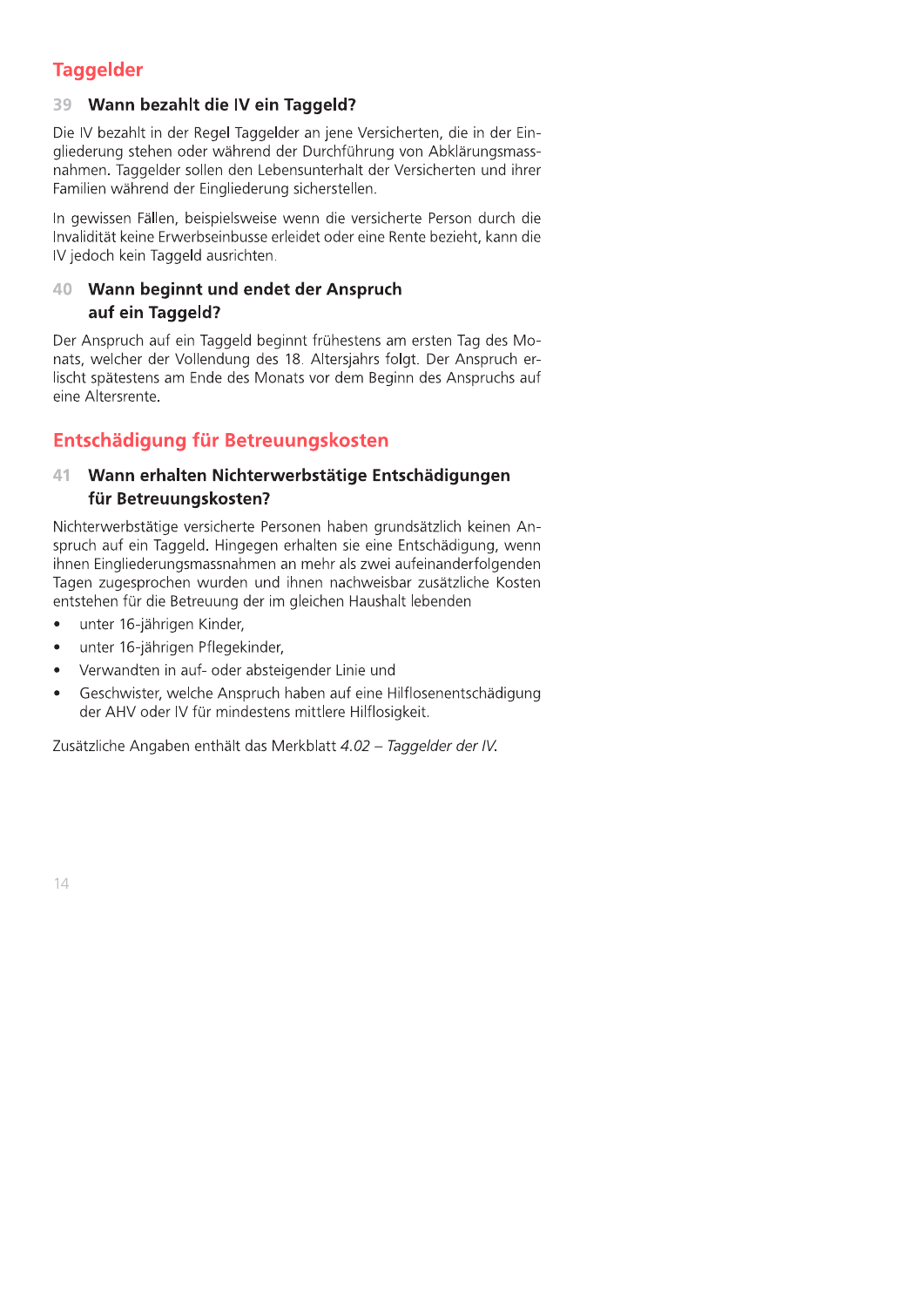## **Invalidenrente**

### 42 Wann entsteht der Anspruch auf eine Invalidenrente?

Eine Invalidenrente wird nur gewährt, wenn zuerst die Möglichkeit einer Eingliederung geprüft wurde.

Der Rentenanspruch entsteht frühestens, wenn die versicherte Person während eines Jahres ohne wesentlichen Unterbruch durchschnittlich mindestens zu 40 % arbeitsunfähig war und nach Ablauf des Jahres eine Erwerbsunfähigkeit von 40 % oder mehr besteht.

Die Rente wird frühestens nach Ablauf von sechs Monaten nach der Anmeldung, frühestens aber im Monat, der auf die Vollendung des 18. Altersjahres folgt, ausgerichtet.

### 43 Wie bemisst die IV den Invaliditätsgrad?

Bei Erwerbstätigen bemisst die IV-Stelle den Invaliditätsgrad mit einem Einkommensvergleich.

Sie ermittelt dabei zuerst das Erwerbseinkommen, das ohne den Gesundheitsschaden erzielt werden könnte (= Valideneinkommen). Davon zieht sie das Erwerbseinkommen ab, das nach dem Gesundheitsschaden und nach der Durchführung von Eingliederungsmassnahmen auf zumutbare Weise erreicht werden kann. Daraus ergibt sich ein Fehlbetrag: die Erwerbseinbusse als Folge der Invalidität.

Drückt man diesen in Prozenten des Valideneinkommens aus, erhält man den Invaliditätsgrad. Bei Nichterwerbstätigen (z. B. im Haushalt tätige Personen, Ordensangehörige, Studierende) wird darauf abgestellt, in welchem Ausmass sie in ihrem gewöhnlichen Arbeitsbereich beeinträchtigt sind.

### 44 Wie hoch ist die IV-Rente?

Der Invaliditätsgrad bestimmt, auf welche Rente eine in ihrem Aufgabenbereich beeinträchtigte Person Anspruch hat:

| Invaliditätsgrad  | <b>Rentenanspruch</b> |
|-------------------|-----------------------|
| mindestens 40 %   | Viertelsrente         |
| mindestens 50 $%$ | Halbe Rente           |
| mindestens 60 %   | Dreiviertelsrente     |
| mindestens $70\%$ | Ganze Rente           |

Bei einem Invaliditätsgrad von weniger als 40 % besteht kein Anspruch auf eine IV-Rente.

Zusätzliche Angaben enthält das Merkblatt 4.04 - Invalidenrenten der IV.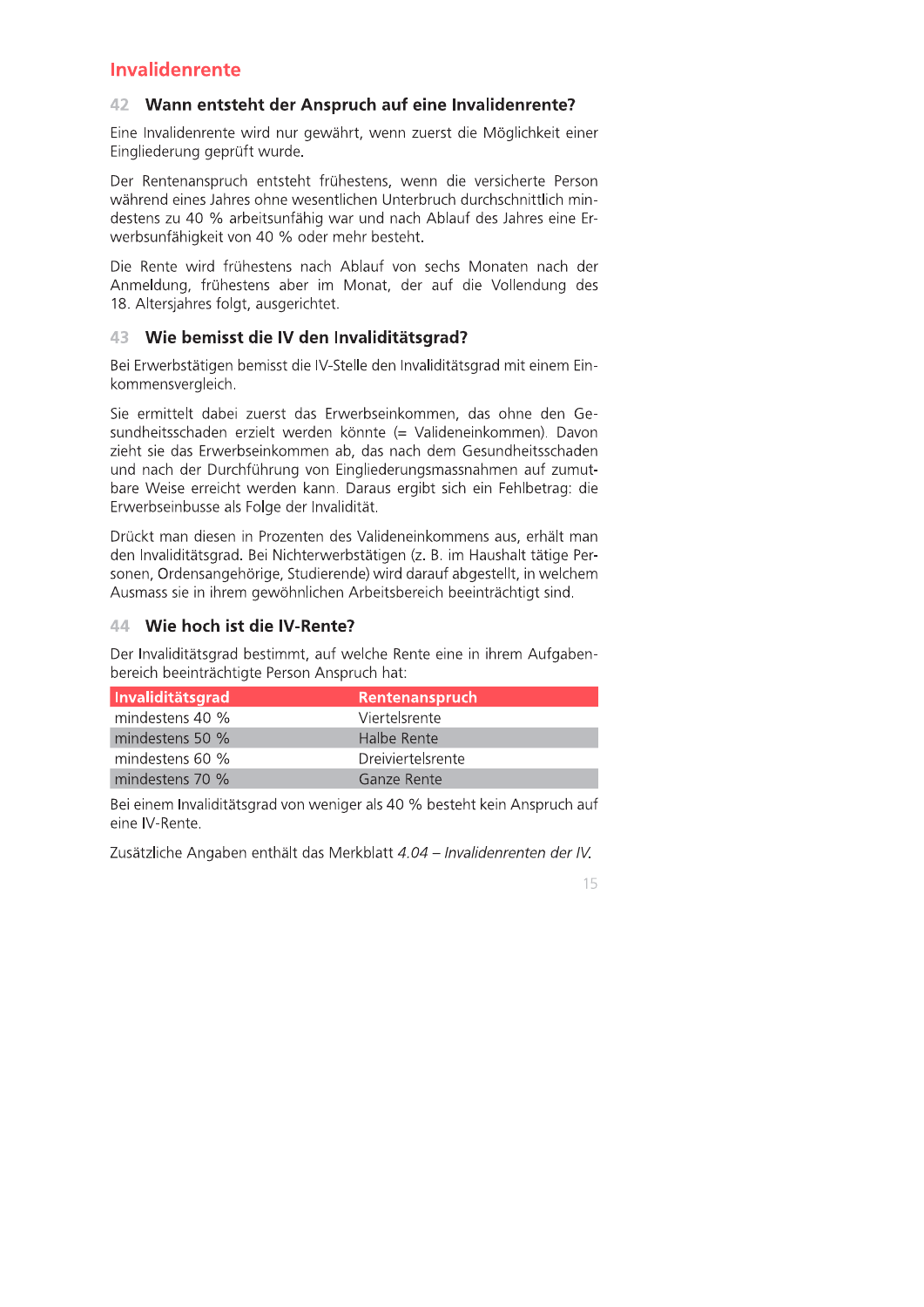## Hilflosenentschädigung

### 45 Wer hat Anspruch auf eine Hilflosenentschädigung?

Versicherte, die bei alltäglichen Lebensverrichtungen wie Ankleiden, Essen, Körperpflege usw. dauernd auf die Hilfe anderer Personen angewiesen sind, dauernder Pflege oder persönlicher Überwachung bedürfen, sind im Sinne der IV hilflos. Sie haben Anspruch auf eine Hilflosenentschädigung, wenn

- sie in der Schweiz wohnhaft sind,  $\bullet$
- die Hilflosigkeit ununterbrochen mindestens ein Jahr gedauert hat.  $\bullet$
- kein Anspruch auf eine Hilflosenentschädigung der obligatorischen Unfallversicherung oder der Militärversicherung besteht.

Die Auszahlung der Hilflosenentschädigung erfolgt höchstens für die zwölf der Anmeldung vorangegangenen Monate.

### Wann haben Minderjährige Anspruch auf eine 46 Hilflosenentschädigung?

Hilflose Minderjährige können ab Geburt eine Hilflosenentschädigung erhalten. Im ersten Lebensjahr entsteht der Anspruch, sobald voraussichtlich während mehr als zwölf Monaten eine Hilflosigkeit besteht.

### Wann wird ein Intensivpflegezuschlag ausgerichtet? 47

Für Minderjährige, die ein zeitliches Mindestmass an intensiver Betreuung brauchen, wird unter bestimmten Voraussetzungen ein Intensivpflegezuschlag ausgerichtet. In der Regel entfällt dieser Zuschlag bei Aufenthalt in einem Heim.

### 48 Wie hoch ist die Hilflosenentschädigung?

Die Höhe der Entschädigung hängt von der Schwere der Hilflosigkeit ab (leicht, mittel oder schwer). Die Entschädigung kann je nach Aufenthaltsort des Versicherten (im Heim, im eigenen Zuhause oder in einer Heilanstalt) unterschiedlich hoch sein.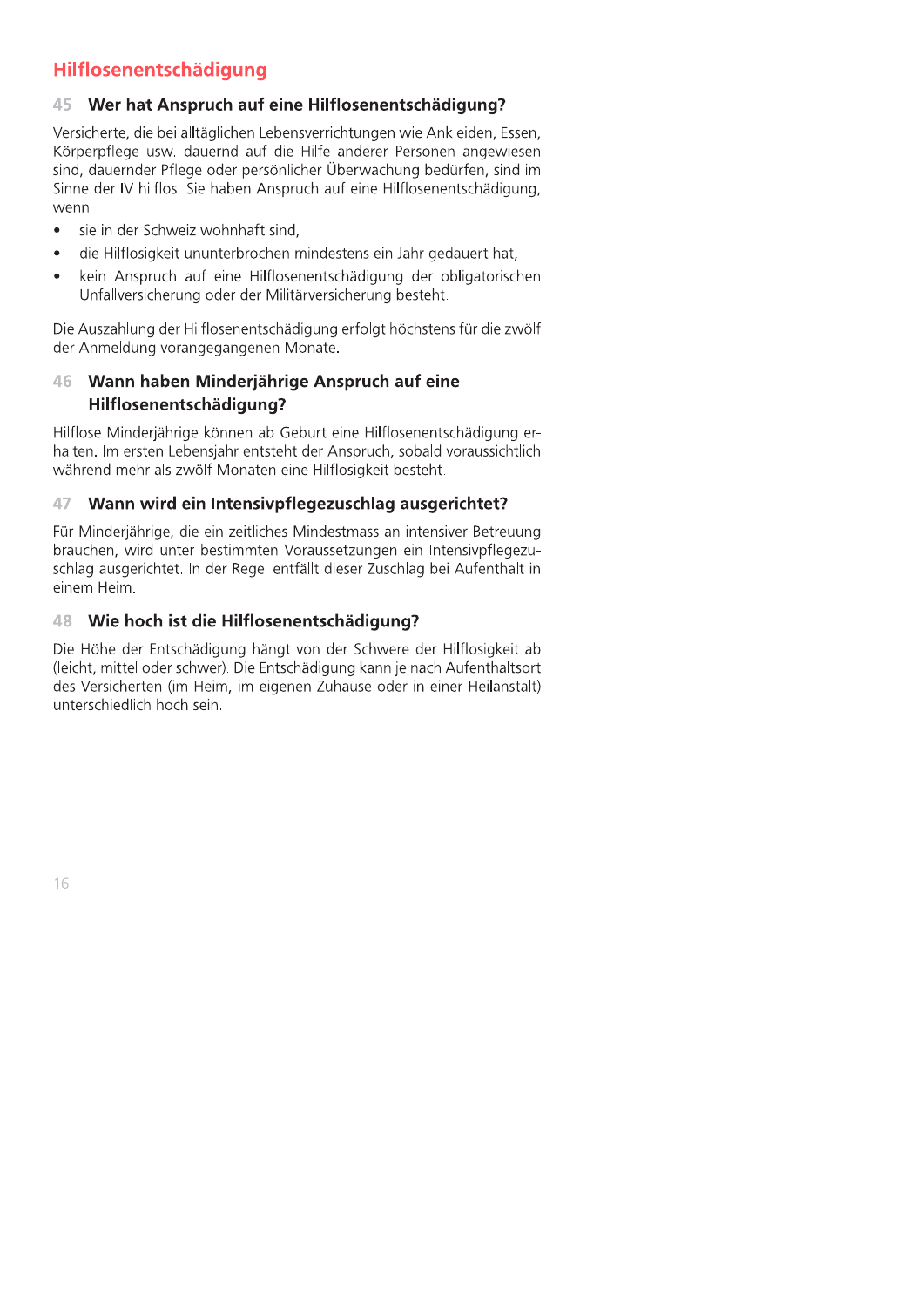### 49 Wer gilt zudem als hilflos?

Als hilflos gelten zudem volljährige Versicherte, welche nicht in einem Heim wohnen und dauernd und regelmässig auf lebenspraktische Begleitung (Hilfeleistungen, die das selbständige Wohnen ermöglichen, Begleitung bei ausserhäuslichen Verrichtungen oder Begleitung zur Verhinderung einer dauernden Isolation von der Aussenwelt) angewiesen sind.

Versicherte, die ausschliesslich an einer psychischen Behinderung leiden, haben nur dann Anspruch auf eine Hilflosenentschädigung, wenn sie eine IV-Rente beziehen.

Zusätzliche Angaben enthält das Merkblatt 4.13 - Hilflosenentschädigunaen der IV.

## **Assistenzbeitrag**

### 50 Wer hat Anspruch auf einen Assistenzbeitrag?

Volljährige Versicherte haben Anspruch auf einen Assistenzbeitrag, der die von ihnen benötigten Hilfeleistungen deckt, wenn sie

- eine Hilflosenentschädigung der IV beziehen,
- zu Hause leben.

Mit diesem Beitrag wird die sozialmedizinische Betreuung zu Hause finanziert. Er soll die Kosten für die Anstellung einer Person decken, welche die von der versicherten Person benötigten Hilfeleistungen erbringt. Die versicherte Person wird damit zur Arbeitgeberin der Assistenzperson, die für sie eine Leistung erbringt.

Für volljährige Versicherte mit eingeschränkter Handlungsfähigkeit und minderjährige Versicherte gelten besondere Voraussetzungen.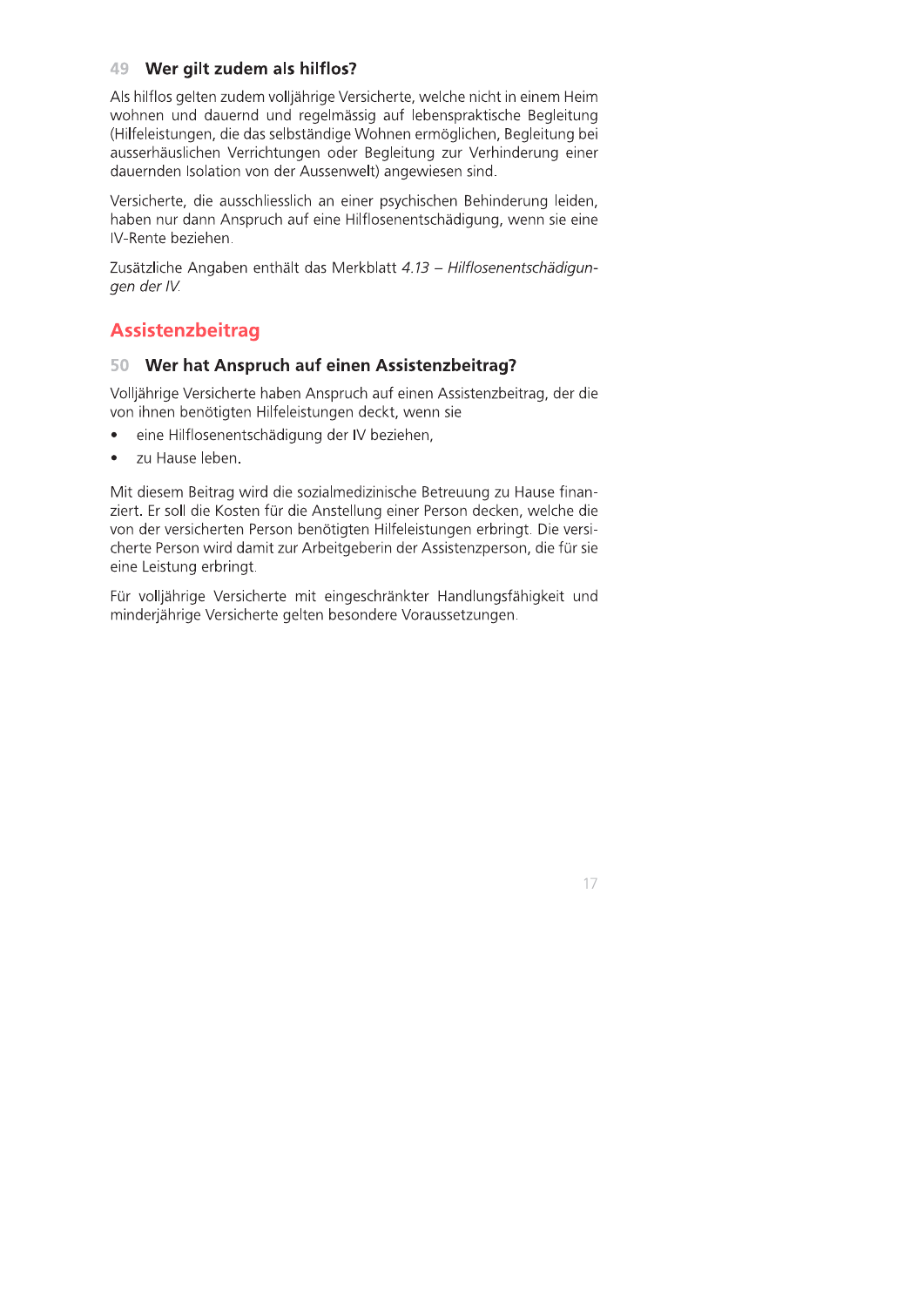### 51 Welche Besonderheiten gelten?

Die Hilfeleistung muss regelmässig von einer Drittperson erbracht werden, die folgende Voraussetzungen erfüllt:

- Sie hat mit der versicherten Person oder deren gesetzlichem Vertreter einen Arbeitsvertrag abgeschlossen.
- Sie ist nicht mit der versicherten Person verheiratet, lebt nicht mit ihr in eingetragener Partnerschaft und führt auch keine Lebensgemeinschaft mit ihr.
- Sie ist nicht in direkter Linie mit der versicherten Person verwandt.

Weitere Informationen dazu enthält das Merkblatt 4.14 – Assistenzbeitrag der IV.

## **Ende der Leistungen**

### Wann endet der Anspruch auf Leistungen?  $52 -$

Der Anspruch auf Leistungen erlischt am Ende des Monats, in dem

- die Invalidität wegfällt,
- der Anspruch auf eine Altersrente oder auf eine höhere Hinterlasse- $\bullet$ nenrente entsteht oder die Person vom Rentenvorbezug Gebrauch macht,
- die berechtigte Person stirbt.

## Ergänzungsleistungen

### Wer kann Ergänzungsleistungen beantragen? 53

Personen mit einer IV-Rente, einer Hilflosenentschädigung oder einem Taggeld der IV während mindestens sechs Monaten, können Ergänzungsleistungen beantragen, wenn die genannten IV-Leistungen das gesetzlich festgelegte Mindesteinkommen nicht erreichen. Auch für die Ergänzungsleistungen besteht ein gesetzlicher Anspruch; sie stellen keine Sozialhilfeleistungen dar.

Zusätzliche Angaben enthalten die Merkblätter 5.01 - Ergänzungsleistungen zur AHV und IV und 5.02 - Ihr Recht auf Ergänzungsleistungen zur AHV und IV.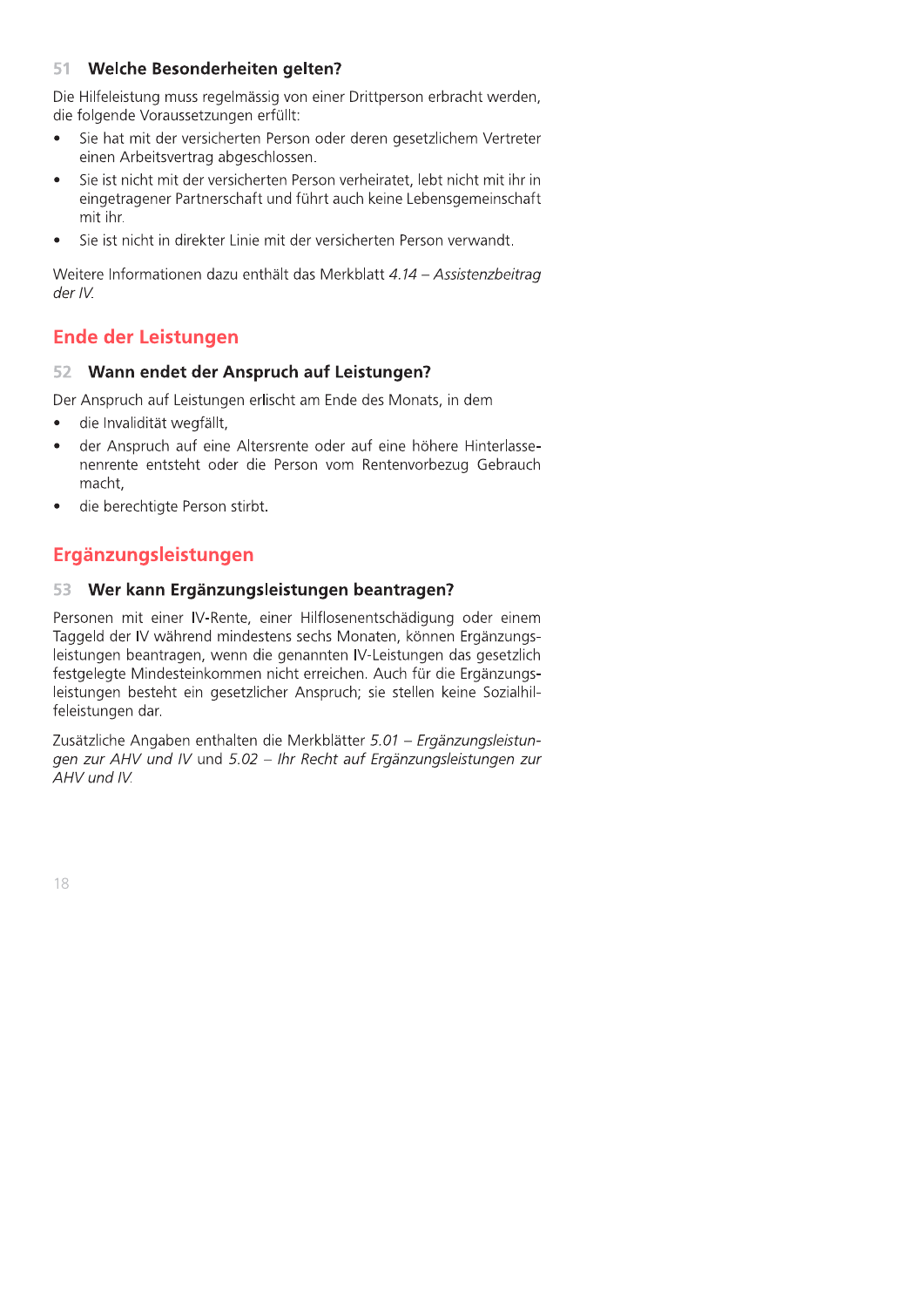## Ausländerinnen und Ausländer

### 54 Welche zusätzlichen Bestimmungen gelten?

Für Ausländerinnen und Ausländer gelten zusätzliche Bestimmungen, die in Sozialversicherungsabkommen zwischen der Schweiz und anderen Staaten enthalten sind. Solche Abkommen bestehen für die Angehörigen folgender Staaten:

EU- und EFTA-Mitgliedstaaten, Australien, Brasilien, Chile, China (Unterstellung), Indien (Unterstellung), Israel, Japan, Jugoslawien\*, Kanada/Quebec, Kosovo, Montenegro, Nordmazedonien, Philippinen, San Marino, Serbien, Südkorea (Unterstellung), Türkei, Uruguay, USA und Vereinigtes Königreich.

### **BREXIT**

Das Abkommen über die Personenfreizügigkeit zwischen der Schweiz und der EU (FZA) gilt ab dem 1. Januar 2021 nicht mehr für die Beziehungen zwischen der Schweiz und dem Vereinigten Königreich.

Die im Bereich der sozialen Sicherheit erworbenen Rechte von Personen, die vor dem 1. Januar 2021 von Seiten der Schweiz und des Vereinigten Königreichs dem FZA unterstellt waren, bleiben auf der Grundlage des Abkommens über die Bürgerrechte gewahrt: https://www.bsv.admin.ch/bsv/ de/home/sozialversicherungen/int/brexit.html.

Zur neuen Regelung, die ab dem 1. Januar 2021 für die Beziehungen zwischen der Schweiz und dem Vereinigten Königreich gilt, stehen auf der Internetseite des BSV spezifische Informationen zur Verfügung: www.bsv.admin.ch.

Der EU\*\* gehören die folgenden Länder an:

Belgien, Bulgarien, Dänemark, Deutschland, Estland, Finnland, Frankreich, Griechenland, Irland, Italien, Kroatien, Lettland, Litauen, Luxemburg, Malta, Niederlande, Österreich, Polen, Portugal, Rumänien, Schweden, Slowakei, Slowenien, Spanien, Tschechische Republik, Ungarn und Zypern.

Der EFTA gehören Island, Liechtenstein und Norwegen an.

Für Flüchtlinge und für Staatenlose gelten zusätzliche Bestimmungen.

Zusätzliche Angaben enthalten die Merkblätter aus dem Bereich International unter www.ahv-iv.ch.

\* Das Abkommen mit der ehemaligen Bundesrepublik Jugoslawien ist auf Bosnien und Herzegowina anwendbar.

\*\* Unter dem Ausdruck «Mitgliedstaaten der Europäischen Gemeinschaft», sind die Staaten zu verstehen, für die das Abkommen vom 21. Juni 1999 zwischen der Schweizerischen Eidgenossenschaft und der Europäischen Gemeinschaft und ihren Mitgliedstaaten über die Freizügigkeit (Freizügigkeitsabkommen) gilt.